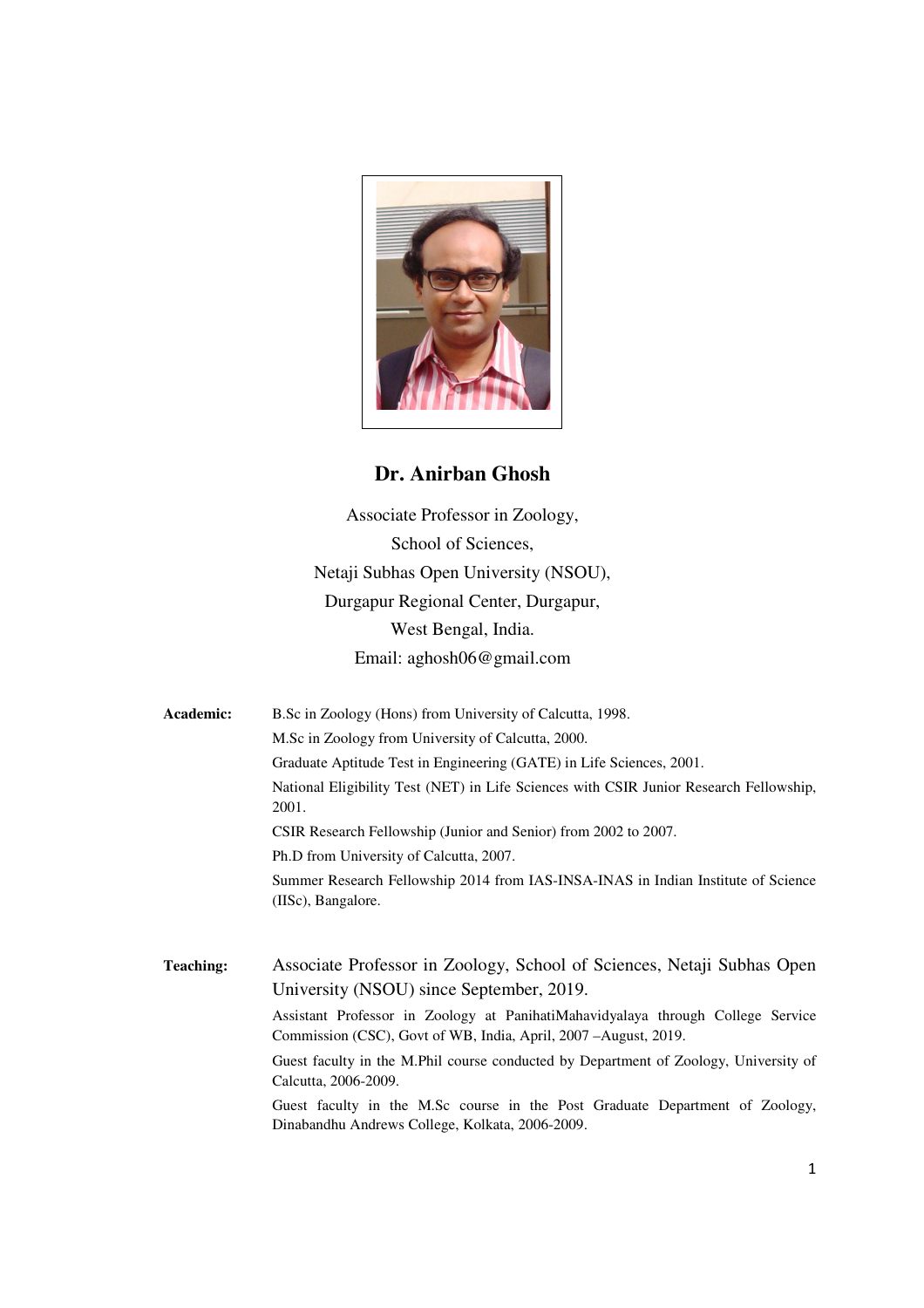Guest faculty in the M.Sc course in the Department of Molecular Biology and Biotechnology, Kalyani University, Nadia, 2015.

Examiner, Head Examiner, Reviewer/Re-evaluator, Question Setter, Moderatoretc of B.Sc/M.Sc in Zoology/Biochemistry/Molecular biology/Biotechnology etc in different Universitiesfrom 2008.

**Research: Ph.D** Thesis –*"Role of Microglia in Immunomodulation with a Novel Glycopeptide T11TS/SLFA-3 in Brain Tumor Induced Animal Model: An Approach towards Intracranial Immunereactivity"*; Supervisor – Prof. Swapna Chaudhuri; Awarded in Zoology in 2006 from University of Calcutta.

> Junior Research Fellow (JRF) in the Project of Department of Science and Technology (DST), Govt of WB, India, 2001-2002.

> Junior Research Fellow (JRF) in the Project of Council of Scientific and Industrial Research (CSIR), Govt of India, 2002-2004.

> Senior Research Fellow (SRF) in the Project of Council of Scientific and Industrial Research (CSIR), Govt of India, 2004-2007.

## **Principal Investigator (PI) of the Research Projects**

University Grants Commission (UGC), Govt of India, 2009-2011

Project Title: "*An Approach to Segregate the Microglia from Adult and Infant Rodent Brain and Verify Their Functional Viability: A Preamble to Determine its Cellular Hierarchy*"

- Science & Engineering Research Board Young Scientist (**SERB-YS**) Project of Department of Science & Technology (**DST**), Govt. of India, 2012 – 2015 Project Title: "*Identification of Cellular Hierarchy of Microglia by Developing Rodent in vitro Model System: A Unique Analogue to Their Differentiating Developmental Morphs*"
- Council for Scientific & Industrial Research (**CSIR**), Govt. of India, 2013 –2016 Project Title: "*Validation of 'Go or Grow' hypothesis and involvement of macrophage/microglia in gelatinase dependent 'Go' and angiogenic switching in human Glioma: An experimental design to resolve the conflicts*"

Indian Council of Medical Research (**ICMR**), Govt. of India, 2015 –2018 Project Title: "*Morpho-functional dynamics of brain macrophages from early embryo to late adult rodent model: A developmental approach to age related innate immunoreactivity in brain*"

**Orientation/Refresher:** Orientation Programme in Calcutta University, UGC-ASC, March 01-27, 2010. Refresher Course in Life Sciences in Calcutta University, UGC-ASC, Nov 22- Dec13, 2013. Refresher Course in Life Science in Calcutta University, UGC-HRDC, Dec 23 – Jan 13, 2017. Short Term Course in 'Digital India' in Calcutta University, UGC-HRDC, Dec 21 – Dec 27, 2018.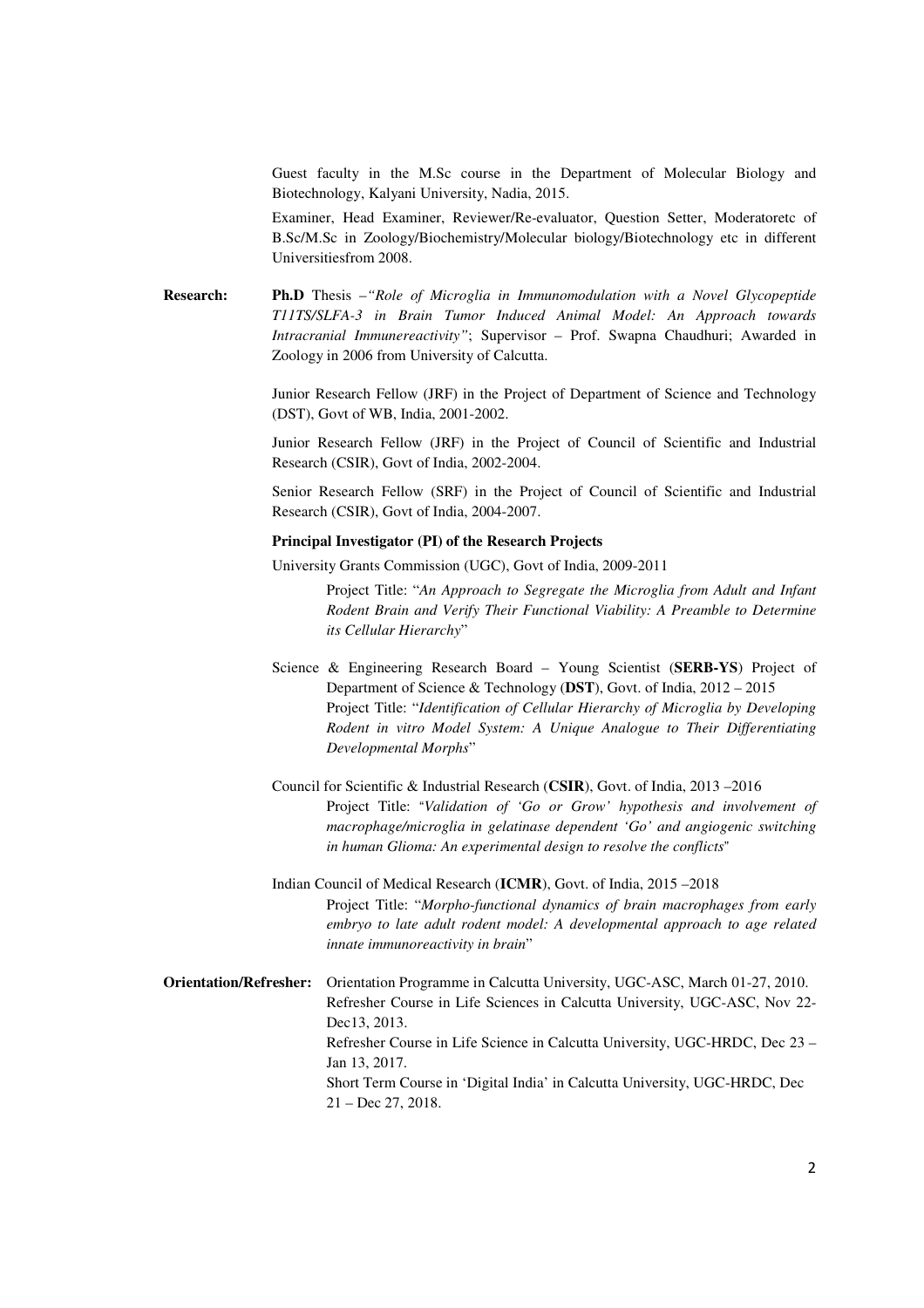**Administrative:** Head, Department of Zoology, Panihati Mahavidyalaya since August 2019. Governing Body Member, Panihati Mahavidyalaya, 2016 – 2019. IQAC Coordinator, Panihati Mahavidyalaya, 2013 – 2017. Member of UGC-NAAC committees, Member of Purchase and Maintenance Sub-committee(previously Coordinator 2013-2017) and others in Pahinati Mahavidyalaya since 2019.

#### **Awards & Others:**

National scholarship Scheme Merit Certificate for Madhyamik Pariksha, 1993.

Best Poster in 'Tumor Biology' in 6<sup>th</sup> International Symposium on Biochemical Roles of Eukaryotic Cell Surface Macromolecules, IICB, Jadavpur, India, January 2003.

Wiley Science Advisor, 2012 (http://blogs.wiley.com/scienceadvisors)

"J.L. Bhaduri Memorial Medal for Excellence in Research for 2014-15" by 'The Zoological Society, Kolkata' in the Department of Zoology, Calcutta University, 2015.

Research Excellence Medal for the Best Oral Presentation in the National Conference on "Neo-classical Approaches in Zoological Sciences" (NCNAZS'17) and A Zoological Society Initiative –  $II<sup>nd</sup>$  Young Scientist Meet (YSM-II) in Madras University, Chennai, February, 2017.

## **Enlisted Ph.D Supervisor: 3**

**Membership:** Life Member of 'The Cytometry Society', India (Membership No. L-1197), since 2013

Life Member of Indian Science News Association, India (Membership No. L-697C), since 2009

Life Member of "Indian Academy of Neurosciences" (Membership No. LG-90) since 2016

Life Member of 'The Zoological Society, Kolkata' (Membership No. L/G-89), since 2009.

'Executive Council Member' of 'The Zoological Society, Kolkata' since 2015-2019.

# **IMPORTANT PUBLICATIONS**

#### **Journal Publications:**

- 1. Ghosh K, Bhattacharjee P, Ghosh S, **Ghosh A** (2017). Glia to glioma: A wrathful journey. *Advances in Modern Oncology Research* 3(3): http://dx.doi.org/10.18282/amor.v2.i3.186. [Corresponding Author]
- 2. Ghosh K, Ghosh S, Chatterjee U, Chaudhuri S, **Ghosh A** (2016). Microglial contribution to Glioma progression: an immunohistochemical study in eastern India. *Asian Pacific Journal of Cancer Prevention* 17(6): 2767-2773. [Corresponding Author]
- 3. Ghosh P, **Ghosh A** (2016). Morphic and behavioural variation in brain Innate Defence Cell Microglia is Development and Age Sensitive. *NeuroimmunolNeuroinflammation* 3:38-47. [Corresponding Author]
- 4. Ghosh P, Mukherjee N, Ghosh K, Mallick S, Pal C, Laskar A, **Ghosh A** (2015). Prospective Microglia and Brain Macrophage Distribution Pattern in Normal Rat Brain Shows Age Sensitive Dispersal and Stabilization with Development. *Indian Journal of Experimental Biology* 53: 561-567. [Corresponding Author]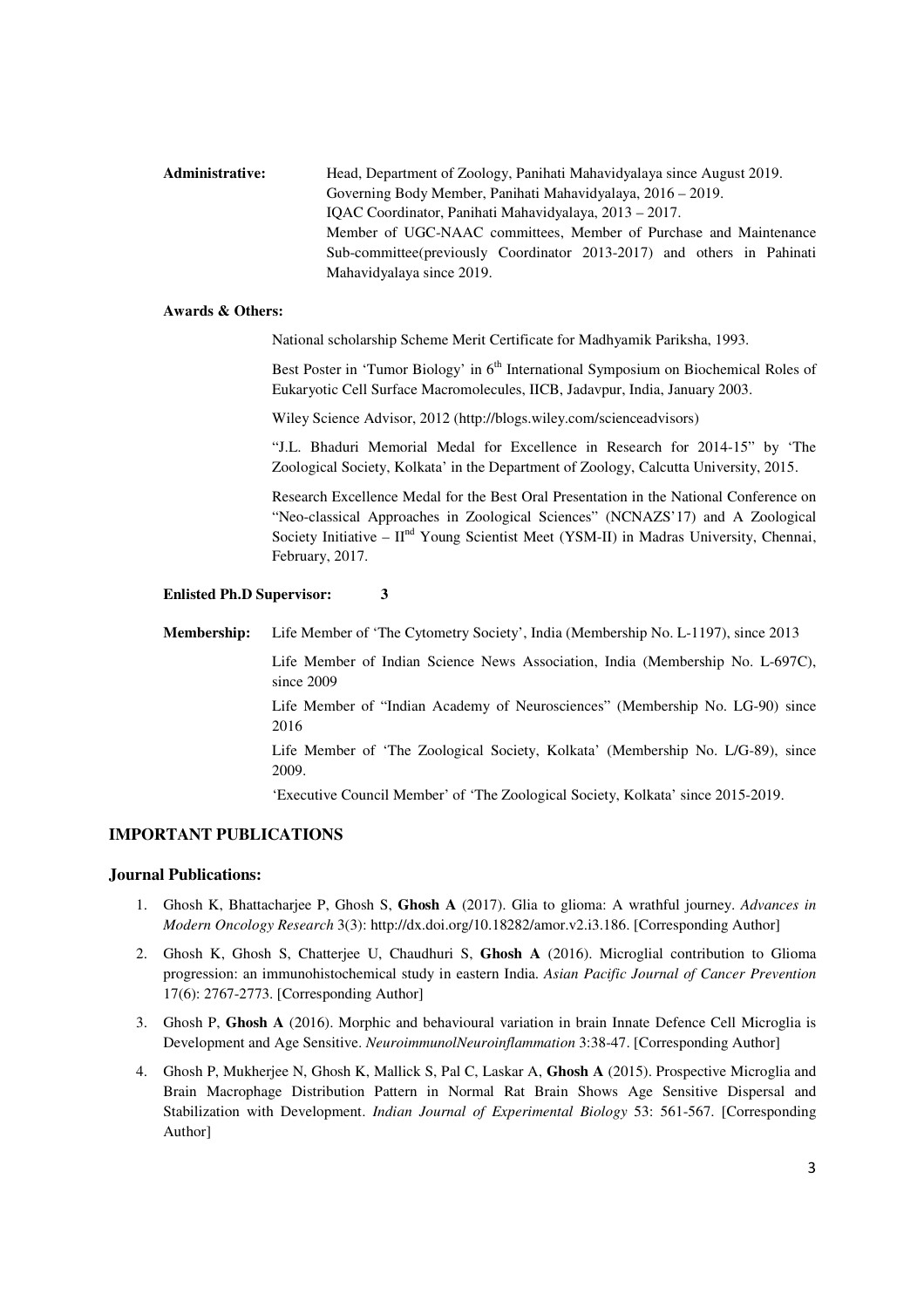- 5. **Ghosh A**, Streit WJ, Minghetti L, Basu A (2013). Microglia in Development and Disease (Editorial). *Clinical & Developmental Immunology* [Presently *Journal of Immunology Research*], Article ID 736459, http://dx.doi.org/10.1155/2013/736459. [Corresponding author]
- 6. **Anirban Ghosh**. "Arms race, coevolution and escalation a revisit to 'red queen' hypothesis in evolutionary action". *Academic Spectrum* (KU) 4(5): 47 - 53, Dec 2013. (ISSN 0976-9323)
- 7. Chatterjee S, Acharya S, Kumar P, Chatterjee A, Chaudhuri S, **Ghosh A** and Chaudhuri S (2012). Comparative evaluation of T11 target structure and its deglycosylated derivative nullifies the importance of glycan moieties in immunotherapeutic efficacy. *ActaBiochimBiophys Sin* (Online publication ahead of print DOI: 10.1093/abbs/gmr120).
- 8. **Ghosh A** (2010). Brain APCs including microglia are only differential and positional polymorphs. *Annals of Neurosciences* 17(4):184-192. [Corresponding author]
- 9. **Ghosh A**, Chaudhuri S (2010). Microglial action in glioma: a boon turns bane. *Immunology Letters* 131(1):3-9. [Corresponding author]
- 10. **Ghosh A** (2010). Charles Darwin and World War II: an evolution towards darkness. *Science and Culture* 76(7-8):227-232. [Corresponding author]
- 11. **Ghosh A**, Bhattacharjee M, Sarkar P, Acharys S, Chaudhuri S (2010). T11TS exerts effector function by activating immune cells in CNS against glioma where cytokine modulation provide the favourable microenvironment to act. *Indian Journal of Experimental Biology* 48:879-888.
- 12. Bhattacharjee M, Acharya S, **Ghosh A**, Sarkar P, Chatterjee S, Kumar P, Chaudhuri Swapna (2008). Bax and Bid act in synergy to bring about T11TS mediated glioma apoptosis via the release of mitochondrial Cytochrome c and subsequent caspase activation. *International Immunology* 2 (12): 1489–1505.
- 13. **Ghosh A**, Mukherjee J, Bhattacharjee M, Sarkar P, Acharya S and Chaudhuri Swapna (2007). T11TS/SLFA-3 differentially regulate the population of microglia and brain infiltrating lymphocytes to reduce glioma by modulating intrinsic Bcl-2 expression rather than p53. *Central Nervous System Agents in Medicinal Chemistry* 7(2):145-155.
- 14. **Ghosh A**, Mukherjee J, Bhattacharjee M, Sarkar P, Acharya S, Chaudhuri S and Chaudhuri Swapna (2007). The Other Side of the Coin: Beneficiary Effect of 'Oxidative Burst' Upsurge with T11TS Facilitates the Elimination of Glioma Cells. *Cellular and Molecular Biology* 53(5), 53-62.
- 15. Sarkar P, Bhattacharjee M, Acharya S, **Ghosh A**, Tripathy SK and Chaudhuri Swapna (2007). Acute toxicity studies of T11TS: a glycopeptide with antineoplastic effects against glioma. *Toxicol. Int* 14(1) 47- 56.
- 16. Swapna Chaudhuri and **Anirban Ghosh** (2006). Glioma Therapy: A Novel Insight in the Immunotherapeutic Regime with T11TS/SLFA-3. *Central Nervous System Agents in Medicinal Chemistry*, 6(4): 245-270; Bentham Publication Limited, USA. [Invited]
- 17. Mukherjee J, **Ghosh A**, Duttagupta AK, Chaudhuri S, Chaudhuri S (2006). Characterisation of Genomic instability along with p53 mutation in ENU induced brain tumor cells: Establishment of apoptogenic role of T11TS/S-LFA3 in genetically altered cells. *Cancer Biology & Therapy 5*(2): 156-164.
- 18. Bhattacharjee M., Bose I, Sarkar P, Banerjee C., Dutta S., **Ghosh A**., Mukherjee J., Acharya S., Goswami S, Mazumdar A., Chaudhuri S and Chaudhuri Swapna. (2006). A sequential scanning of the immune efficiency in Astrocytoma (Grade I-Grade III), Meningioma & Secondary glioma patients with and without therapeutic scheduling. *Cancer Investigation*, 24(5): 502-513.
- 19. Mukharjee J, **Ghosh A**, Sarkar P, Mazumdar M, Banerjee C, Chaudhuri S (2005). Immunotherapy with T11TS /SLFA-3 specifically induces apoptosis of brain tumor cells by augmenting intracranial immune status. *Anticancer Research* 25:2905-2920.